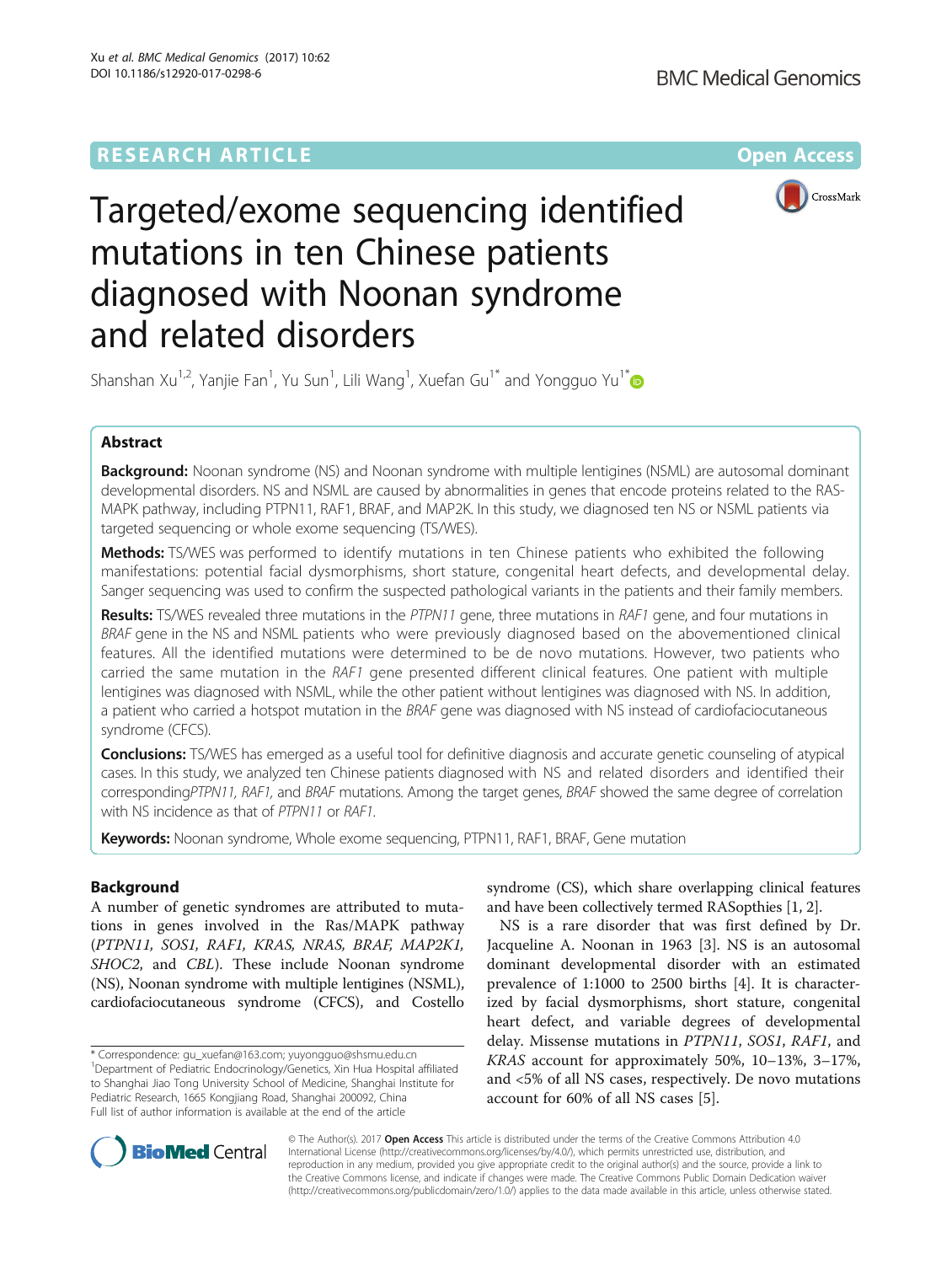NSML was previously known as LEOPARD syndrome, which was derived from the primary symptoms that include multiple lentigines, electrocardiographic conduction defects, ocular hypertelorism, pulmonary stenosis, abnormal genitalia, growth retardation, and sensorineural deafness [[6\]](#page-6-0). NSML is caused by carrying a heterozygous pathogenic variantin one of four specific genes, namely, PTPN11, RAF1, BRAF, and MAP2K1.

CFCS is characterized by cardiac abnormalities, specialcraniofacial appearance, and cutaneous abnormalities (eg, ichthyosis, eczema, pigmented moles and hemangiomas); Some researchers reported CFCS patients who also suffered acute lymphoblastic leukemia (ALL). Four genes are known to be led to CFCS syndrome, namely, BRAF (~75%), MAP2K and MAP2K2 (~25%), and KRAS  $( $2\%$ ) [7, 8].$  $( $2\%$ ) [7, 8].$  $( $2\%$ ) [7, 8].$  $( $2\%$ ) [7, 8].$  $( $2\%$ ) [7, 8].$ 

In the past, the standard genetic diagnostic process for NS was based on Sanger sequencing and single gene analysis for PTPN11. This can be followed by subsequent single-gene analyses for SOS1, RAF1, KRAS, NRAS, BRAF, and MAP2K1 when no mutation was identified for PTPN11. This inefficient procedure was timeconsuming and often led to additional economic burden for both the patients and clinicians. Recently, targeted/ whole exome sequencing (TS/WES) has increasingly been employed for clinical diagnosis and has changed the paradigm of molecular diagnostic testing because of advantages, such as cost-effectiveness, generation of high-quality outputs, simplicity, and automated operation [[9](#page-6-0)–[11](#page-6-0)]. TS/WES is employed to obtain more comprehensive and gene-level information and generate a more accurate diagnosis. In particular, TS/WES is useful for clinicians when the phenotypes of sporadic patients are variable and complicated.

In the present study, we identified mutations in the PTPN11, RAF1, and BRAF genes using TS/WES in patients who had above-mentioned clinical features.

## Methods

#### Subjects

By retrospectively reviewing the results generated from targeted sequencing/whole exome sequencing between 2014 and 2016, ten patients with mutations in genes involved in Noonan syndrome and related disorders were identified and presented in this report (six males, four females). The mean age was 3.8 years (range: 5 months to 10 years). All patients received physical examination, neurological/neuropsychiatric assessment, biochemical testing, echocardiography, karyotype analysis, and tandem mass test. Family history was routinely been recorded. Whole-genome copy number variation (CNV) array and enzyme activity tests related to mucopolysaccharidosis/mucolipidosisi were performed in some of the patients.

All patients enrolled in this study have signed informed consent by their parents, including allowing pictures, medical data been published.

## Whole exome sequencing

Peripheral blood samples were collected from the patients and their parentsafter informed consent was obtained. Genomic DNA (gDNA) was extracted using Lab-Aid Nucleic Acid (DNA) Isolation Kit (Zeesan, China) according to the manufacturer's instructions.ClearSeq Inherited Disease or SureSelect Human All Exon V5 kit (Agilent, Santa Clara, CA, USA) were used for library preparation of targeted sequencing or whole exome sequencing, respectively. The resulting libraries were sequenced on a HiSeq 4000 platform (Illumina, San Diego, CA, USA) according to the manufacturer's instructions for paired-end 150-bp reads. The minimal data amount was2.5Gb per sample for TS and 8Gb per sample for WES.Fastq-format reads were aligned to the human reference genome (GRCh37/hg19) using BWA-0.7.10 [[12\]](#page-6-0). BAM files were manipulated using Picard tools-1.124. Base calling was performed following GATK best practice version 3 [[13\]](#page-6-0). Quality metrics were evaluated - the average depth was  $80\times$  per sample, with at least 97% of the target region covered by 10× reads or more. The vcf files were then annotated using SnpEff version 4.2 [\[14](#page-6-0)]. Variants with >1% frequency in the population variant databases -1000Genomes Project, Exome Variant Server (EVS) and Exome Aggregation Consortium (ExAC) or  $> 5\%$  frequency in the local database with 150 exome datasets were filtered, and subsequentlyintergenic, intronic, and synonymous variants were filtered, except those located at canonical splice sites. Candidate variants were then evaluated in the context of clinical presentation and inheritance mode. Selected variants were validated by Sanger sequencing in the proband and parents. Paternity was confirmed for de novo variants.

## Functional prediction of novel mutations

Unreported non-synonymous amino acid variants were predicted using MutationTaster ([http://www.mutationtaste](http://www.mutationtaster.org) [r.org](http://www.mutationtaster.org)), SIFT [\(http://sift.jcvi.org\)](http://sift.jcvi.org), and PolyPhen-2 ([http://](http://genetics.bwh.harvard.edu/pph2/) [genetics.bwh.harvard.edu/pph2/\)](http://genetics.bwh.harvard.edu/pph2/) to evaluate any potentially damaging effects. The potential changes in threedimensional (3D) protein structure induced by the novel missense mutation were predicted using Swiss PDB viewer.

## Results

## Clinical presentations and comparison with literature

The detailed clinical features of the ten patients analyzed in our study are displayed in Table [1.](#page-2-0) Figure [1](#page-3-0) shows the facial dysmorphisms of some of the patients(with consent obtained from parents for publication). All patients were sporadic cases.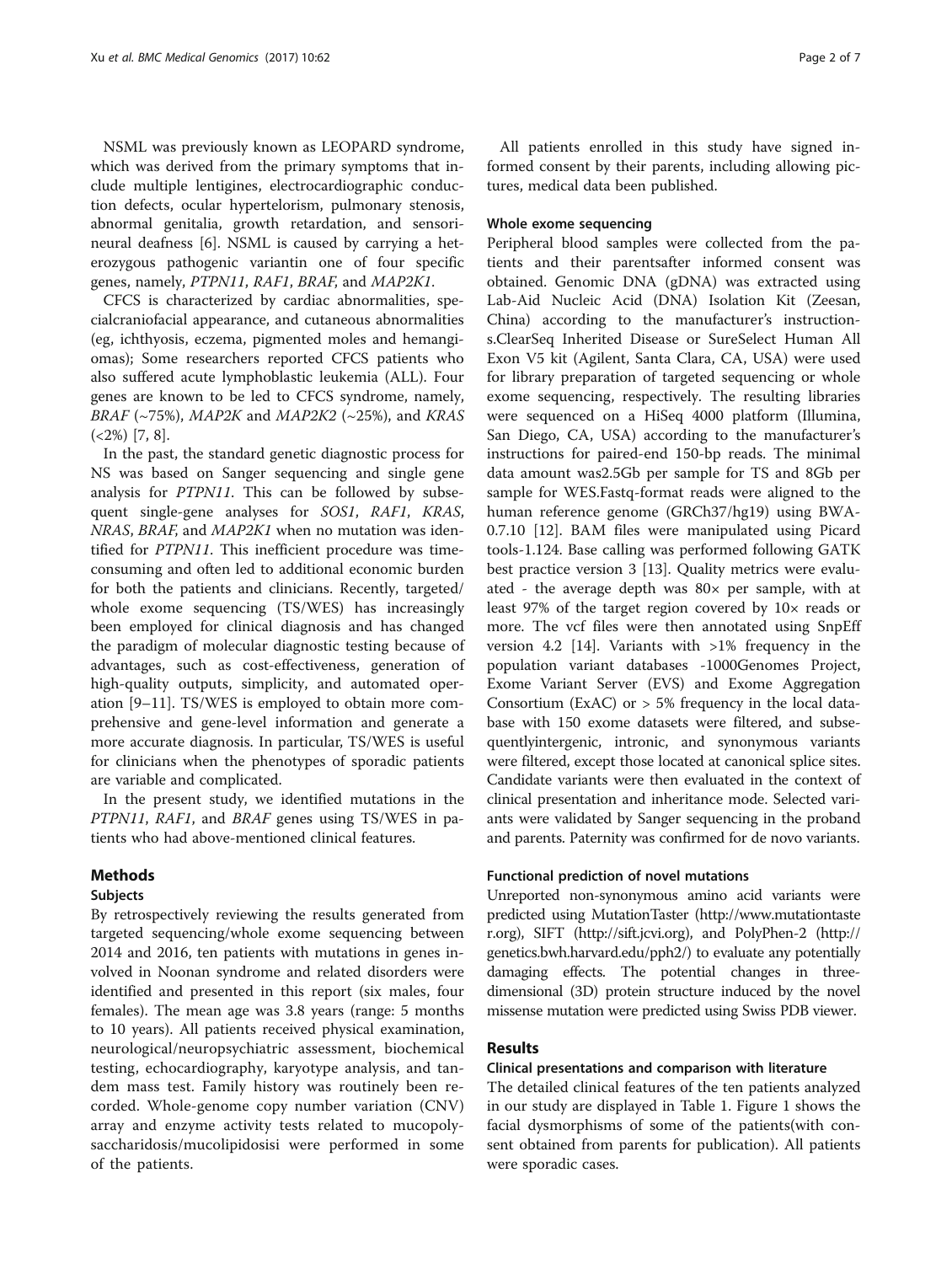<span id="page-2-0"></span>Table 1 Clinical features of our patients

| Patient                                              | $\mathbf{1}$ | $\overline{2}$ | $\mathsf 3$ | $\overline{4}$ | 5      | $\epsilon$         | $\overline{\phantom{a}}$ | 8      | 9              | 10     |
|------------------------------------------------------|--------------|----------------|-------------|----------------|--------|--------------------|--------------------------|--------|----------------|--------|
| Sex                                                  | M            | F              | F           | M              | M      | M                  | F                        | M      | M              | F      |
| Age                                                  | 1Y           | 15 M           | <b>10Y</b>  | 11 M           | 10Y    | 5 M                | 9Υ                       | 10 M   | 4Y             | 14 M   |
| Height(cm)                                           | 70           | 67             | 114.4       | 67             | 100.2  | 57                 | 104.5                    | 60.3   | 80             | 53     |
| Karyotype                                            | 46,XY        | 46, XX         | 46, XX      | 46, XY         | 46, XY | 46, XY             | 46, XX                   | 46,XY  | 46,XY          | 46,XX  |
| Congenital heart defect                              |              |                |             |                |        |                    |                          |        |                |        |
| PVS                                                  | $^{+}$       |                |             |                |        |                    | $^{+}$                   |        |                |        |
| <b>ASD</b>                                           | $^{+}$       | $^{+}$         |             | $^{+}$         |        |                    |                          | $^{+}$ | $^{+}$         |        |
| PDA                                                  |              |                |             |                |        |                    |                          |        |                |        |
| VSD                                                  |              |                |             |                |        |                    |                          |        | $^{+}$         |        |
| Mitral or tricuspid valve defects                    |              | $^{+}$         |             |                |        |                    |                          |        |                |        |
| Hypertrophic cardiomyopathy (HCM)                    |              |                | $^{+}$      |                |        |                    |                          |        | $\overline{a}$ |        |
| Short stature (<3rd centile)                         |              | $^{+}$         | $^{+}$      |                | $^{+}$ |                    | $^{+}$                   | $^{+}$ | $^{+}$         | $^{+}$ |
| Short webbed neck                                    |              |                | $^{+}$      |                |        |                    |                          |        |                |        |
| Chest deformity                                      |              |                | $^{+}$      |                |        | $\ddot{}$          |                          | $^{+}$ |                |        |
| Characteristic facies                                |              |                |             |                |        |                    |                          |        |                |        |
| Low-set posteriorly rotated ears with fleshy helices | $^{+}$       | $^{+}$         | $^{+}$      | $^{+}$         | $^{+}$ | $^{+}$             |                          | $^{+}$ | $^{+}$         | $^{+}$ |
| Downslanting palpebral fissures                      | $^{+}$       | $^{+}$         | $^{+}$      |                |        | $\,+\,$            | -                        | $^{+}$ | $^{+}$         |        |
| Palpebral ptosis                                     |              | $^{+}$         | $^{+}$      |                |        | $\hspace{0.1mm} +$ |                          | $^+$   | $^+$           |        |
| Wide-spaced eyes                                     |              | $^{+}$         | $^{+}$      | $^{+}$         | $^{+}$ | $^{+}$             | $^{+}$                   | $^{+}$ | $^{+}$         |        |
| Epicanthal folds                                     |              |                |             |                |        |                    |                          |        |                |        |
| Deeply grooved philtrum                              |              | $^{+}$         |             |                |        | $^{+}$             | $^{+}$                   | $^{+}$ |                |        |
| High wide peaks of the vermilion                     |              | $^{+}$         | $^{+}$      |                |        | $^{+}$             | $^{+}$                   | $^{+}$ |                |        |
| Low posterior hairline                               |              |                |             |                | $^{+}$ |                    | $^{+}$                   |        |                |        |
| Thick curly hair or thin sparse hair                 |              |                | $^{+}$      |                |        | $^{+}$             | $^{+}$                   |        |                | $^{+}$ |
| Micrognathia                                         |              | $^{+}$         |             |                |        | $^{+}$             | $\overline{\phantom{0}}$ | $^{+}$ |                | $^{+}$ |
| Macrocephaly                                         |              |                |             |                |        |                    |                          |        |                |        |
| Malocclusion                                         |              |                | $^{+}$      |                |        |                    |                          |        |                |        |
| Excess nuchal skin                                   | $^{+}$       |                |             |                |        |                    | $\ddot{+}$               |        |                |        |
| Others                                               |              |                |             |                |        |                    |                          |        |                |        |
| Developmental delay or cognitive deficit             | $^{+}$       | $^{+}$         |             | $^{+}$         | $^{+}$ | $^{+}$             | $^{+}$                   | $^{+}$ | $^{+}$         | $^{+}$ |
| Lymphatic dysplasias                                 |              |                |             |                |        |                    |                          |        |                |        |
| Feeding difficulties                                 | $^{+}$       | $^{+}$         |             |                |        | $^{+}$             |                          | $^{+}$ |                | $^+$   |
| Renal anomaly                                        |              |                |             |                |        |                    |                          |        |                |        |
| Increased bleeding tendency                          |              |                |             |                |        |                    |                          |        |                |        |

ASD atrial septal defect, VSD ventricular septal defect, HCM hypertrophic cardiomyopathy, PDA patent ductus arteriosus, PVS pulmonary valve stenosis +present, −not present

All studied individuals exhibited dysmorphic facial features, mild-to-moderate cognitive deficits, short stature, feeding difficulties, skeletal anomalies, and hypotonia. The most common facial features could be found in NS patients including prominent forehead, downslanting palpebral fissures, ptosis, thick palpebral lids, epicanthal folds, flat nasal bridge, and low-set helical ears. Seven out of ten (70%) patients had short stature (<3 centile). Atrial septal defect (ASD) was the most common cardiac defect (5/10, 50%), followed by pulmonary valve stenosis (PVS) (2/10, 20%). Hypertrophic cardiomyopathy (HCM) and multiple lentigines were observed in patient 3, who was diagnosed with NSML.

## Identification of disease-causing mutations

As shown in Table [2](#page-3-0), TS/WES identified three genes harboring a total of ten mutations in the ten patients after filtering and manual review of the genes according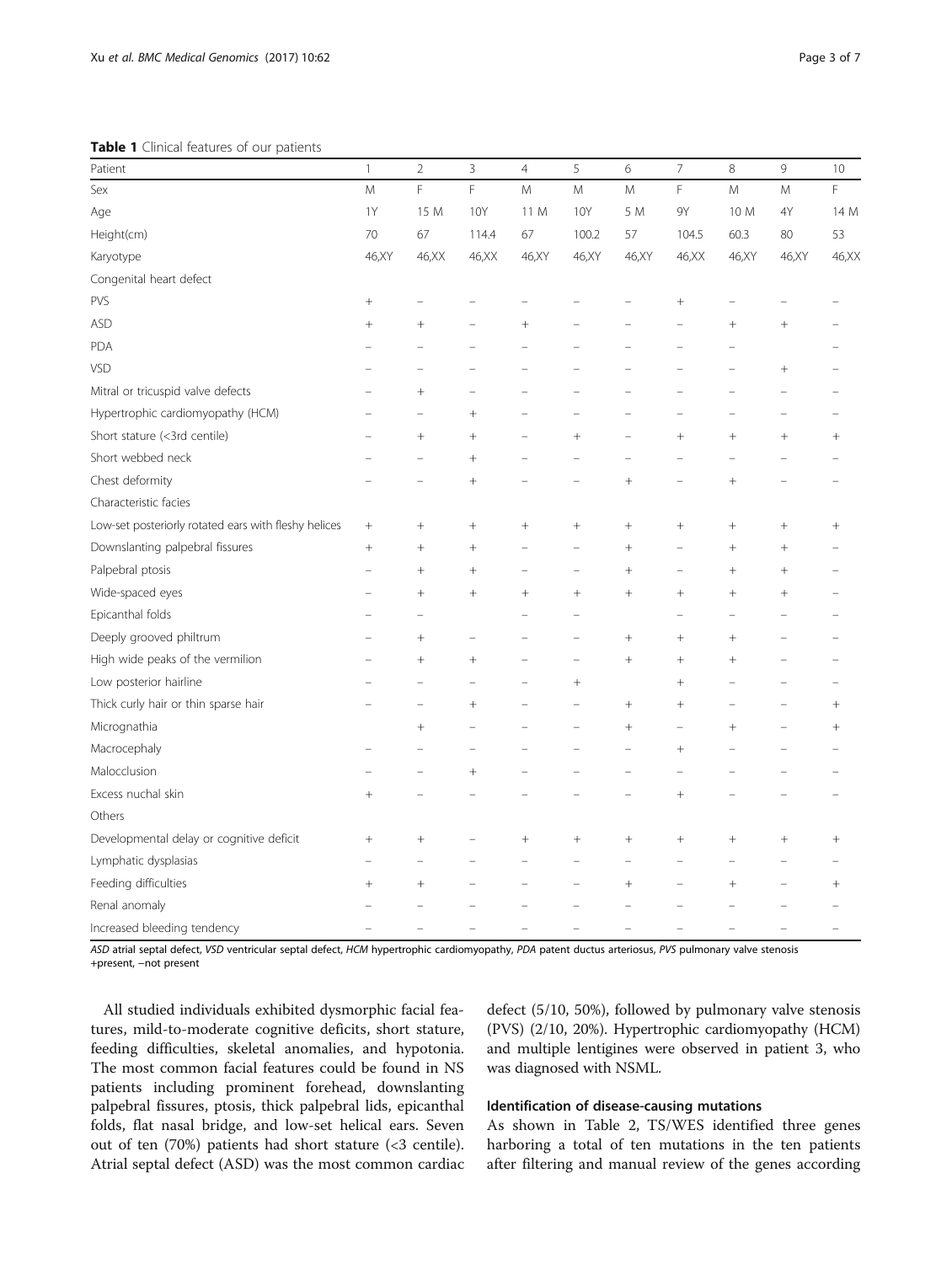<span id="page-3-0"></span>

to clinical presentation. The genes that carried mutations were *PTPN11* (3/10 = 30%), *RAF1* (3/10 = 30%), and BRAF (4/10 = 40%). In this study, BRAF was found to be the most common pathological gene in the NS patients, followed by PTPN11 and RAF1. In our study, all detected mutations were de novo mutations and not present in their parents, with paternity confirmed.

Patient 3, who presented multiple lentigines and carried a NSML-associated  $RAF1$  mutation (c.770C > T, p.S257 L), was diagnosed with NSML [[15](#page-6-0)–[18](#page-6-0)], whereas patient 2, who carried the same mutation but lacked multiple lentigines, was diagnosed with NS (Fig. 1). The diagnosis of patient 2 contradicted the previous claim

that the S257 L mutation is always linked to hypertrophic cardiomyopathy.

## Functional prediction of the novel mutant protein

We identified onenovel mutation in  $BRAF$  (c.1403 T > G, p.F468C) genes in patients 9. This variant has not been previously reported in the Human Gene Mutation Database, the 1000 Genomes Database, orGnomAD database at the time of writing of this manuscript. It was predicted to be "probably damaging" with a score of 0.996 for c.1403 T > G, p.F468C based on the PolyPhen-2 software, predicted to "affect protein function" with a score of 0.00 by the SIFT software, and classified as "disease-causing"

Table 2 Mutations identified by WES in ten patients

| Patient | Phenotype   | Gene        | Refseg      | Nuclei acid<br>change | Amino acid<br>change | Allele state | Chromosomal<br>position(hq19) | GnomAD<br>frequency | Accession<br>Number |
|---------|-------------|-------------|-------------|-----------------------|----------------------|--------------|-------------------------------|---------------------|---------------------|
|         | <b>NS</b>   | PTPN11      | NM 002834.3 | c.923A > G            | A308S                | het          | Chr12:112,915,524             | $\overline{0}$      | rs121918455         |
| 2       | <b>NS</b>   | RAF1        | NM 002880.3 | c.770C > T            | S257 L               | het          | Chr3:12,645,699               | $\mathbf{0}$        | rs80338796          |
| 3       | <b>NSML</b> | RAF1        | NM 002880.3 | c.770C > T            | S257 L               | het          | Chr3:12.645.699               | $\mathbf{0}$        | rs80338796          |
| 4       | <b>NS</b>   | RAF1        | NM 002880.3 | C.781C > A            | P261T                | het          | Chr3:12,645,688               | $\mathbf{0}$        | rs121434594         |
| 5       | <b>NS</b>   | PTPN11      | NM 002834.3 | c.236A > G            | Q79R                 | het          | Chr12:112,888,220             | $\overline{0}$      | rs121918466         |
| 6       | <b>NS</b>   | <b>BRAF</b> | NM 004333.4 | c.1403 T $>$ C        | F468S                | het          | Chr7:140.481.405              | 4.062e-6            | rs397507473         |
| 7       | <b>NS</b>   | PTPN11      | NM 002834.3 | c.209A > G            | K70R                 | het          | Chr12:112,888,193             | $\Omega$            | rs397516801         |
| 8       | <b>NS</b>   | <b>BRAF</b> | NM 004333.4 | c.770A > G            | O257R                | het          | Chr7:140.501.302              | $\overline{0}$      | rs180177035         |
| 9       | <b>NS</b>   | <b>BRAF</b> | NM 004333.4 | c.1403 $T > G$        | F468C                | het          | Chr7:14,081,405               | $\mathbf 0$         | Not reported        |
| 10      | <b>NS</b>   | <b>BRAF</b> | NM 004333.4 | c.1785 T $>$ G        | F595 L               | het          | Chr7:140,453,150              | $\overline{0}$      | rs121913341         |

NS Noonan syndrome, NSML Noonan syndrome with multiple lentigines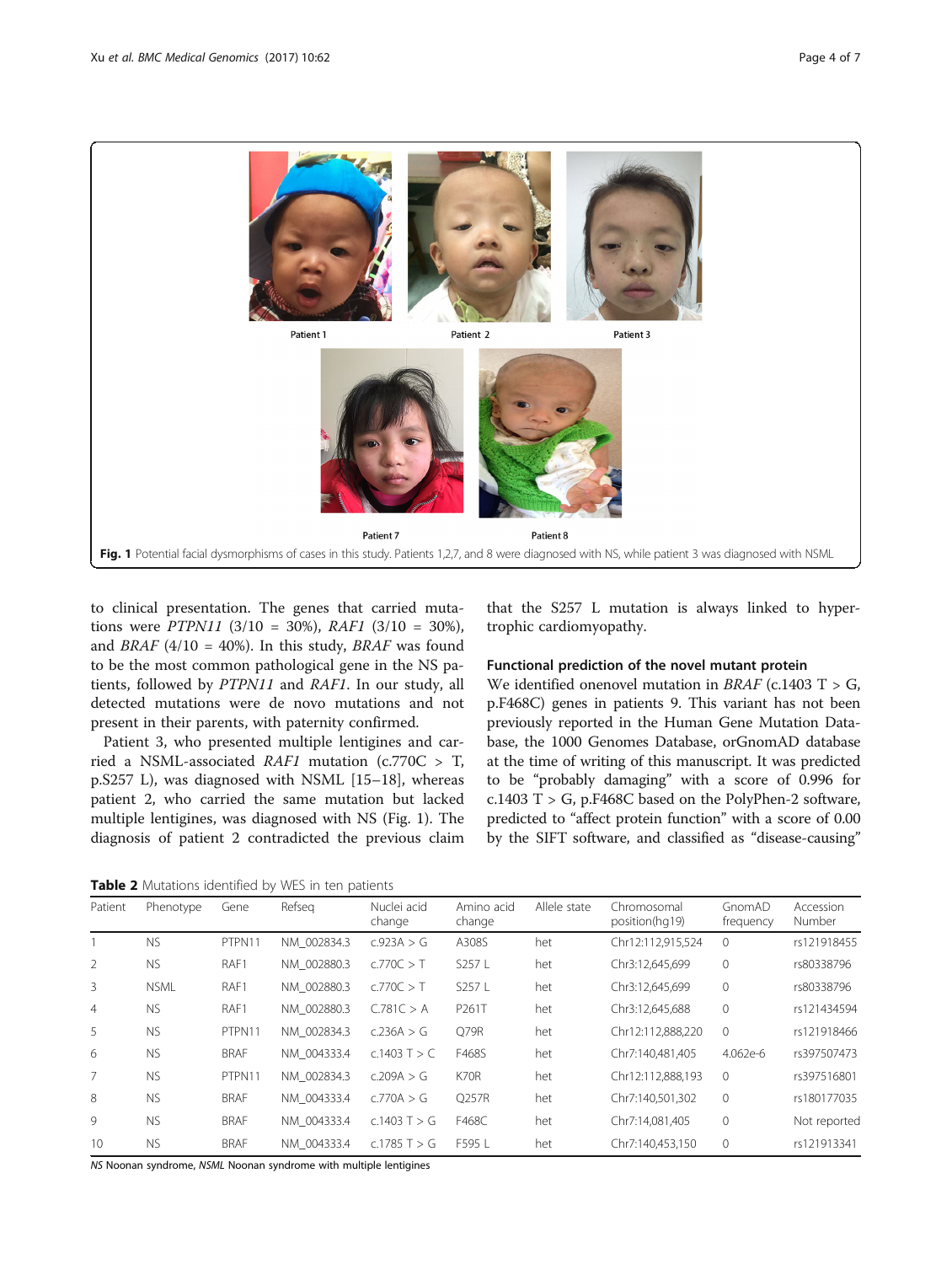by the Mutation Taster software. Change in the 3D protein structure induced by these novel missense mutation was predicted using Swiss PDB Viewer. The wild-type and mutant BRAF protein 3D structural model are illustrated in Fig. 2. Thewild-type residue was located in highly conserved domains. In BRAF, residue 468 is located in CR3, a highly conserved region that encodes a part of the kinase activity domain. The F468C mutation generates a smaller residue and potentially causes the loss of external interactions.

## **Discussion**

In this study, we verified the prevalence of PTPN11, RAF1, and BRAF mutations in Chinese patients diagnosed with NS and related disorders via TS/WES. We identified a total of ten mutations in the ten patients. All patients who carried PTPN11 and BRAF mutations were diagnosed with NS. Two patients who carried the same RAF1 mutation presented different features and were separately diagnosed with NS and NSML.

PTPN11 is thought to be the most common pathogenic gene that causes NS, followed by RAF1. BRAF mutations are very rarely found in NS cases [[1, 15](#page-6-0)]. PTPN11 encodes a key protein, a member of the protein tyrosine phosphatase (PTP) family, whichresponds to growth factors, hormones, and cell adhesion molecules [[19\]](#page-6-0). RAF1 is a downstream factor of RAS signaling in the MAPK pathway that encodes a protein with 648 amino acids and comprises three domains, namely, CR1, CR2, and CR3. NS and NSML are both associated with mutations in PTPN11 and RAF1. However, some of the mutations potentially drive the NS phenotype, while other mutations are predicted to produce the NSML phenotype [\[20](#page-6-0)].

The prevalentPTPN11 mutations Y279C, A308S, and T468 M account for 65% of total NS cases and produce loss-of-function SHP2 domain mutants that lack catalytic activity [\[15](#page-6-0)]. A study of genotype-phenotype correlation reported that NS patients harboring PTPN11 mutations, especially a codon 308 mutation, had higher incidence of pulmonic stenosis than NS patients without PTPN11 mutations [[15](#page-6-0), [21](#page-6-0)]. Compared with other patients harboring the codon 308 mutation reported in previous literature, patient 1 has pulmonary valve stenosis (vs 36/51,70.6%) and short stature (vs 39/51, 76.5%) but does not present pectus deformities (vs 39/50,78%) nor cryptorchidism (26/31, 83.9%) [[15\]](#page-6-0). Thus, these findings confirmed different clinical presentations of PTPN11 mutations.

PTPN 11K70R has not been published in the literature, but in Clinvar, itis classified as "Likely Pathogenic".This variant has been identified in 5 affected individuals and segregates with symptoms of Noonan syndrome in one family. As lack of clinical data from other study, we cannot compare the phenotype among the patients who had the same K70R mutation.

The RAF1 mutations  $770C > T$  (p. S257 L) and  $781C > A$  (p. P261T) detected in this study were both clustered in the CR2 domain, which is important for regulatory phosphorylation and binding with the 14–3-3 protein. In a previous study, RAF1 was thought to be associated with HCM because all patients that carried the S257 L mutation were diagnosed with HCM, and two of them died from severe HCM [[18](#page-6-0)]. This genotypephenotype correlation appeared to be domain-specific, since the region encoding the 14–3-3 consensus site was affected in the HCM patients. In our study, both patients 2 and 3 carried the S257 L mutation, which was associated with both NS and NSML [\[18](#page-6-0)]. Patient 3 displayed typical HCM echocardiography and multiple lentigines in the face, so an NSML diagnosis should be considered. However, patient 2 presented normal interventricular septum(IVS) and mildly thickened left ventricular posterior wall (LVPW), so an HCM diagnosis cannot be confirmed at this point. The patient did not present lentigines, so he was diagnosed with NS.

Sarkozy reported a female whose early clinical presentationwas typical of NS but eventually developed hearing loss and lentigines, which are typical phenotypesof NSML, as the disease progressed [\[7](#page-6-0)]. Lentigines usually

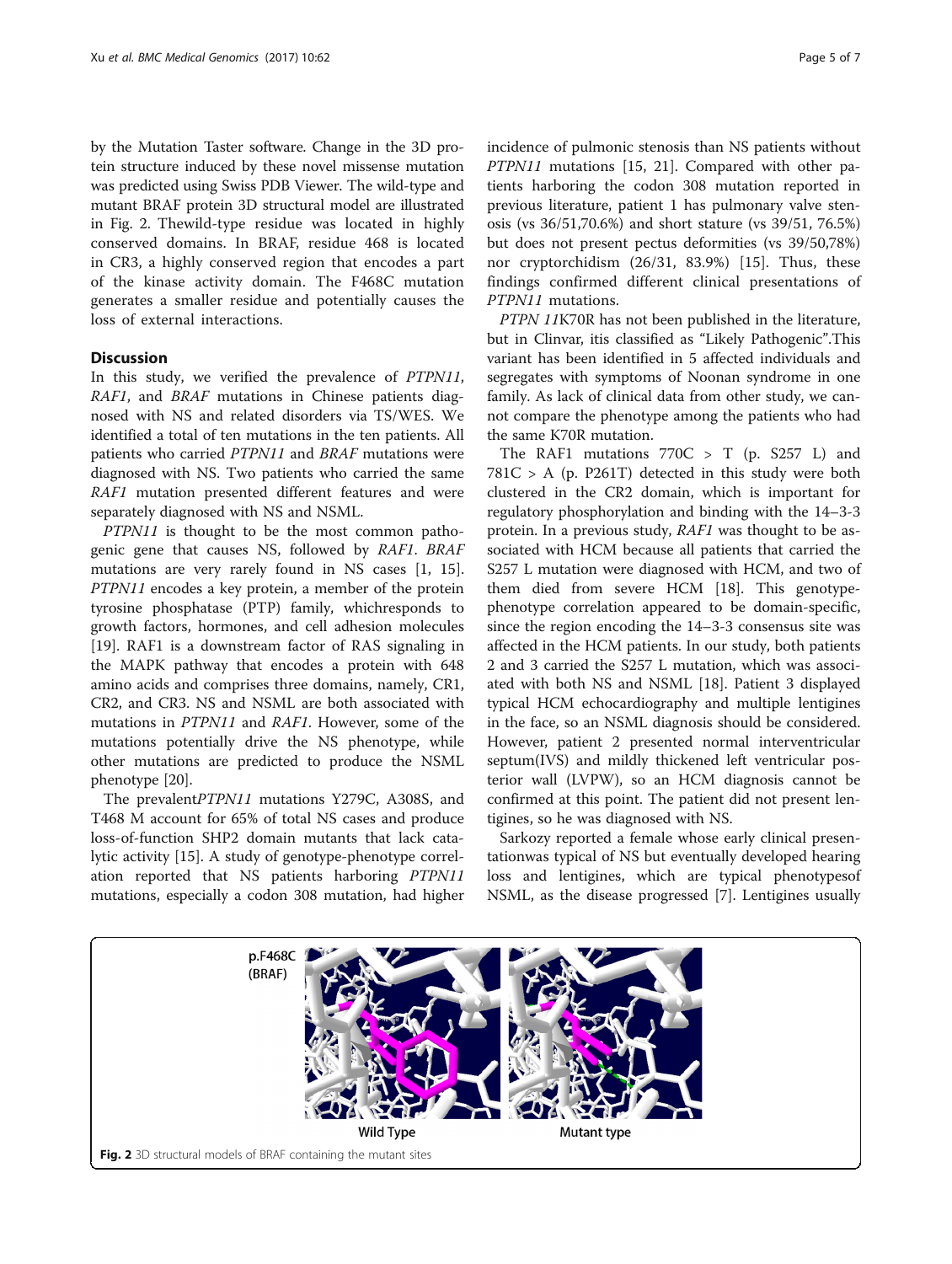appear at an early age(eg, 4–5 years old), and increase until puberty. Similarly, the penetrance of left ventricular hypertrophy (LVH) is also age-dependent. The LVH of HCM often becomes apparent during adolescence or young adulthood. Patient 2 was only 15 months old upon admission and can thus develop LVH later in life. Therefore, patient 2 requires further follow-up to determine whether a novel phenotype will emerge.

The BRAF gene is thought to be the primary cause of CFCS. BRAF mutations account for around 50%–75% of all CFCS cases, but is implicated in only a small fraction of NS and NSML cases (<2%) [[7, 22](#page-6-0)–[24\]](#page-6-0). Sarkozy and Koudova identified some individuals who were clinically diagnosed with NS or NSML that carried BRAF mutations [\[21](#page-6-0), [25](#page-6-0)]. However, NS- or NSML-related BRAF mutations aren't as same as those that occur in CFCS, suggesting a genotype-phenotype correlation. Unfortunately, the mechanisms underlying this phenomenon remain to be elucidated. The  $c.770A > G(p.Q257R)$ mutation is the most widespread CFCS pathogenic variant [\[8](#page-6-0)] and was also detected in patient 8. Assuming a genotype-phenotype correlation, patient 8 should present features of CFCS. However, he had characteristic facies, cardiac defects, short stature, abnormal brain MRI, failure to thrive, and relative developmental delay, but lacked typical cutaneous abnormalities and musculoskeletal and ocular abnormalities; hence, he was diagnosed with NS instead of CFCS. This specific case expanded the mutational spectrum of the BRAF gene in NS and highlighted the genetic heterogeneity of BRAF.

We detected two mutations at residue 468 in the *BRAF* gene. Patient 6 carried a c.1403 T > C (p.F468S) mutation, which has been reported in a previous study [[26\]](#page-6-0). Patient 9 carried a c.1403 T > G (p.F468C) mutation affecting the same protein. However, F468Cwas never been reported in NS or related disorderspreviously.Interestingly, itwas detected in paraffin-embedded tumoursepecimens of a hairy cell leukemia (HCL) patient [\[27\]](#page-6-0) and a colorectal cancer patient [\[28](#page-6-0)].There is evidence from in vitro and in vivotransfection experiments [[29\]](#page-6-0) that F468C mutation leads to increased activity of BRAF and may thus be disease-defining mutation of HCL or colorectal cancer. By sequencing BRAF genefrom normal gastric biopsies of the HCL patient, germline mutation is excluded [\[27](#page-6-0)].Our report is the first time to detect F468C germline mutation in a non-cancer patient.Patients 6&9presented similar clinical characteristics, which supported the idea that the phenotype resulting from BRAF mutations is allele-specific and suggested that residue 468 may be a "hotspot" mutation site in Chinese patients.

The ten patients in this study shared features, such as congenital heart defect, short stature, and special facies, that led to difficulties in defining CFCS, NSML, or NS using clinical criteria. Next-generation sequencing (NGS) is a rapid and economical technique that provides molecular-based diagnosis for clinically overlapping conditions. NGS facilitates early disease diagnosis, especially for patients with mild/moderate, atypical features, and can potentially direct clinicians towards more reliable genetic counseling and clinical treatment of the patients.

## Conclusions

Overall, we verified the prevalence of PTPN11, RAF1, and BRAF mutations in NS and related disorders in the Chinese population. BRAF showed the same degree of correlation with NS incidence as that of PTPN11 or RAF1. The same mutation can result in different phenotypes, suggesting that the phenotypes arising from RAF1 or BRAF defects are likely to be allele-specific.

#### Abbreviations

ALL: Acute lymphoblastic leukemia; ASD: Atrial septal defect; CFCS: Cardiofaciocutaneous syndrome; CNV: Whole-genome copy number variation; CS: Costello syndrome; gDNA: Genomic DNA; HCL: Hairy cell leukemia; HCM: Hypertrophic cardiomyopathy; IVS: Interventricular septum; LVH: Left ventricular hypertrophy; LVPW: Left ventricular posterior wall; NGS: Nextgeneration sequencing; NS: Noonan syndrome; NSML: Noonan syndrome with multiple lentigines; PVS: Pulmonary valve stenosis; TS/WES: Targeted sequencing/whole exome sequencing

#### Acknowledgments

We acknowledge all the patients and families.

#### Funding

This work was supported by the Shanghai Municipal Science and Technology Commission (No.15YF1409600, to YF), the Shanghai Municipal Education Commission (No.15CG14, to YF), the National Natural Science Foundation of China (No. 81500972, to YF; No. 81670812, to YGY), and the Shanghai Jiao Tong University School of Medicine (No.15ZH3003, to YGY).

#### Availability of data and materials

The datasets used and analyzed during the current study are available from the corresponding author uponreasonable request.

#### Authors' contributions

YGY and XFG participated in the design and coordination of the study. SSX performed the experiments and drafted the manuscript. YJF and YS performed the data analysis and revised the manuscript. LLW was responsible for obtaining study ethics and collected clinical data. All authors provided input into the final manuscript. All authors read and approved the final manuscript.

#### Ethics approval and consent to participate

The Ethical Committee of Xin Hua Hospital affiliated to Shanghai Jiao Tong University approved the study. Informed consent was obtained from the parents of patients.

#### Consent for publication

A written informed consent for publication of medical data and images was obtained from the responsible family members of the patients.

#### Competing interests

The authors declare that they have no competing interests.

#### Publisher's Note

Springer Nature remains neutral with regard to jurisdictional claims in published maps and institutional affiliations.